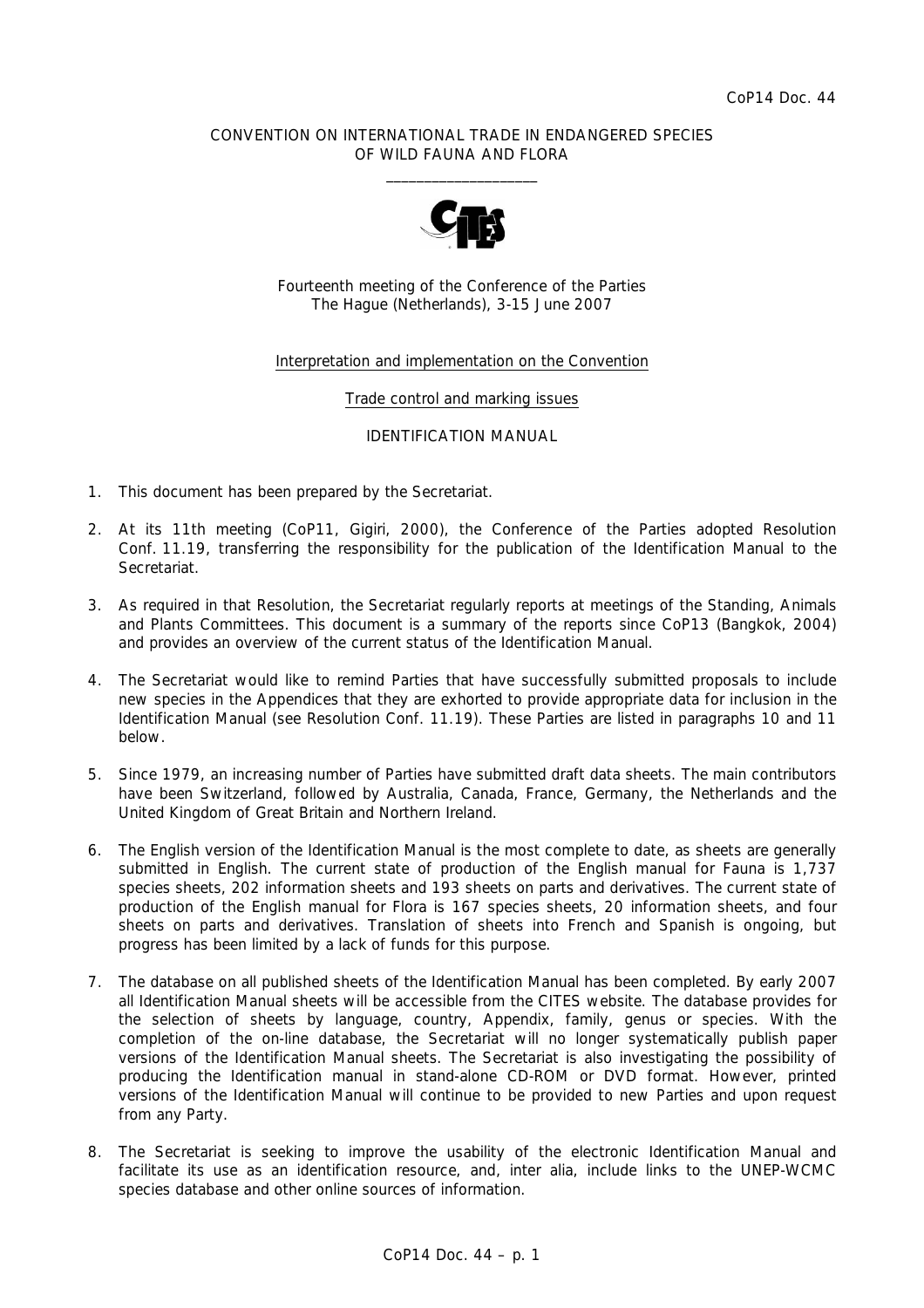9. The following sheets, in alphabetical order, are in preparation for publication:

| Amyda cartilaginea      | (submitted by Switzerland)  |
|-------------------------|-----------------------------|
| Carettochelys insculpta | (submitted by Switzerland)  |
| Chelodina mccordi       | (submitted by Switzerland)  |
| Chitra vandijki         | (submitted by Switzerland)  |
| Malayemys subtrijuga    | (submitted by Switzerland)  |
| Notochelys platynota    | (submitted by Switzerland)  |
| Pelochelys signifera    | (submitted by Switzerland). |

10. The list below indicates the Parties that still have to submit information for the Identification Manual, together with the names of the species concerned included in Appendix I or II and the meeting at which they were included. (For proposals submitted jointly, any of the proponents may submit the Identification Manual sheets; not included in the list are proponent Parties for which sheets have been prepared by other Parties.)

## Fauna

| Denmark:             | Pseudoryx nghetinhensis (CoP9)                                                                                                                         |
|----------------------|--------------------------------------------------------------------------------------------------------------------------------------------------------|
| Ecuador:             | Trochilidae spp. (CoP6)                                                                                                                                |
| Fiji:                | Cheilinus undulatus (CoP13)                                                                                                                            |
| France:              | Mantella spp. (CoP11)                                                                                                                                  |
| Germany:             | Acipenseriformes (CoP10)                                                                                                                               |
| Ghana:               | Pandinus dictator, P. gambiensis, P. imperator (CoP9)                                                                                                  |
| Ireland:             | Cheilinus undulatus (CoP13)                                                                                                                            |
| Israel:              | Stony corals, remaining taxa; (CoP7)                                                                                                                   |
| Italy:               | Lithophaga lithophaga (CoP13)                                                                                                                          |
| Madagascar:          | Uroplatus spp. (CoP13)                                                                                                                                 |
| Netherlands:         | Dyscophus antongilii (CoP6); Phyllobates spp. (CoP6); Terrapene spp. (CoP9);<br>Achatinella spp. (CoP6); Bufo periglenes (CoP9), Mantella spp. (CoP11) |
| Niger:               | Addax nasomaculatus (CoP4); Oryx dammah (CoP4); Gazella dama (CoP4)                                                                                    |
| Paraguay:            | Pteroglossus aracari, P. viridis, Ramphastos sulfuratus, R. toco, R. tucanus,                                                                          |
|                      | R. vitellinus. (CoP8); Dracaena guianensis, D. paraguayensis (CoP7)                                                                                    |
| Slovenia:            | Lithophaga lithophaga (CoP13)                                                                                                                          |
| Suriname:            | Dendrobates spp. (CoP6)                                                                                                                                |
| <b>United States</b> |                                                                                                                                                        |
| of America:          | Pteropus spp. (CoP6 and CoP7); Phrynosoma coronatum (CoP8); Polyodon spathula                                                                          |
|                      | (CoP8); Terrapene spp. (CoP9); Saiga tatarica (CoP9); Strombus gigas (CoP8);                                                                           |
|                      | Mantella spp. (CoP11)                                                                                                                                  |
| Uruguay:             | Pseudalopex gymnocercus (CoP6)                                                                                                                         |
| Viet Nam:            | Megamuntiacus vuquanghensis (CoP9)                                                                                                                     |
| Flora                |                                                                                                                                                        |
| Botswana:            | Hoodia spp. (CoP13)                                                                                                                                    |
| China:               | Taxus chinensis, T. cuspidata, T. fuana, T. sumatrana (CoP13)                                                                                          |
| Indonesia:           | Aquilaria spp., Gyrinops spp., Gonystylus spp. (CoP13)                                                                                                 |
|                      |                                                                                                                                                        |

| Namibia:     | <i>Hoodia</i> spp. (CoP13)                      |
|--------------|-------------------------------------------------|
| Netherlands: | Cyclamen spp., Galanthus spp., Sternbergia spp. |

| Thailand:     | <i>Euphorbia</i> 'Milii', artificially propagated specimens of crested, fan-shaped or color |
|---------------|---------------------------------------------------------------------------------------------|
|               | mutants of <i>Euphorbia lactea</i> (CoP13)                                                  |
| South Africa: | <i>Hoodia</i> spp. (CoP13)                                                                  |